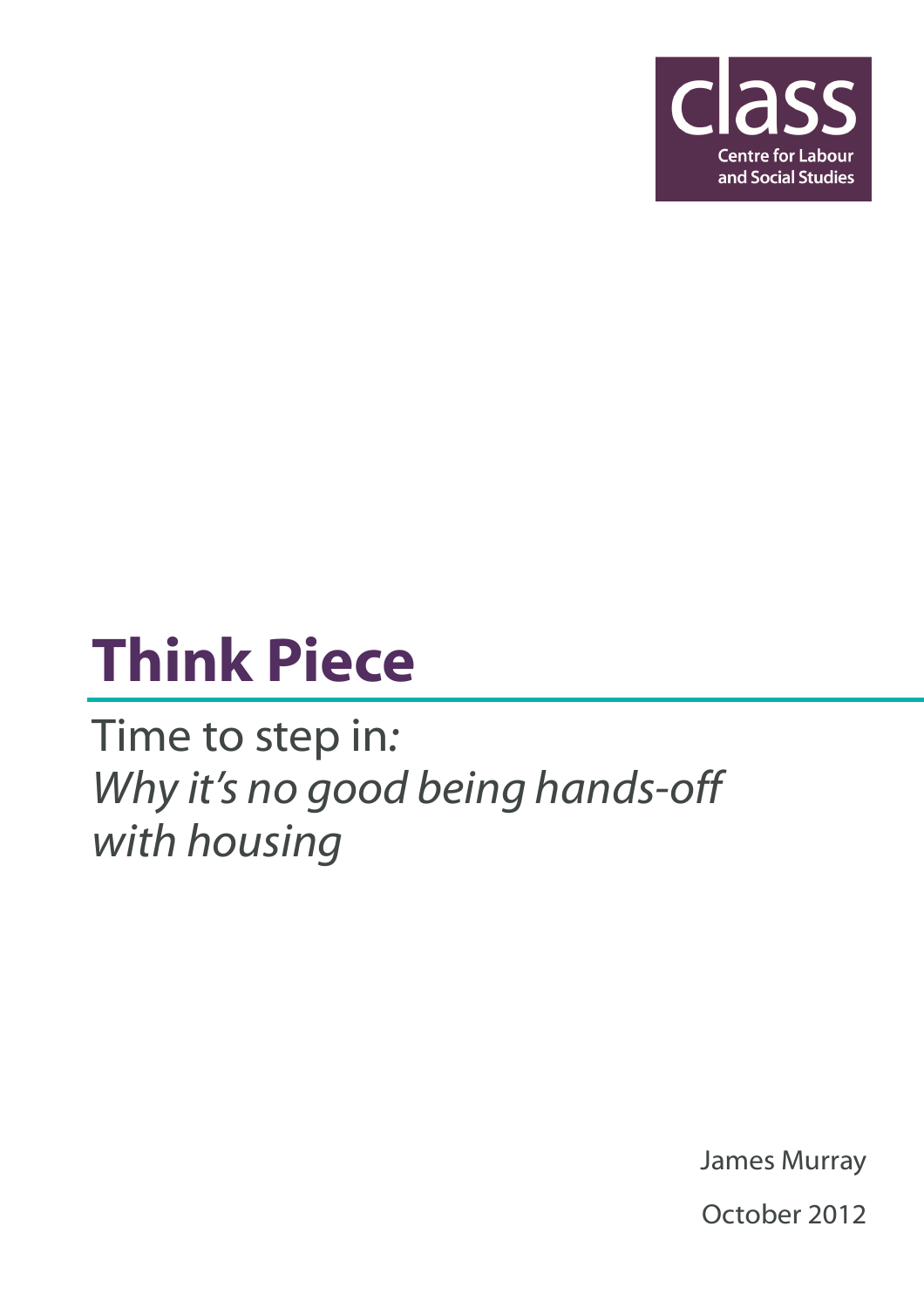### James Murray

James Murray is the Executive Member for Housing and Development at Islington Council, having first been elected as a councillor in 2006.

He has been on the Executive since May 2010, since when Islington has embarked on a major building programme of new council and social housing, as an alternative to the government's 'Affordable Rent' programme.



Before joining the council's Executive, James worked for Islington South and Finsbury MP Emily Thornberry. In that role, he worked on a range of projects including Emily's private members bill to improve the control of housing association tenants over their landlords. In 2005, James co-authored a report for the IPPR think tank about tenants' attitudes to tenure. He went to university in Oxford and grew up in west London.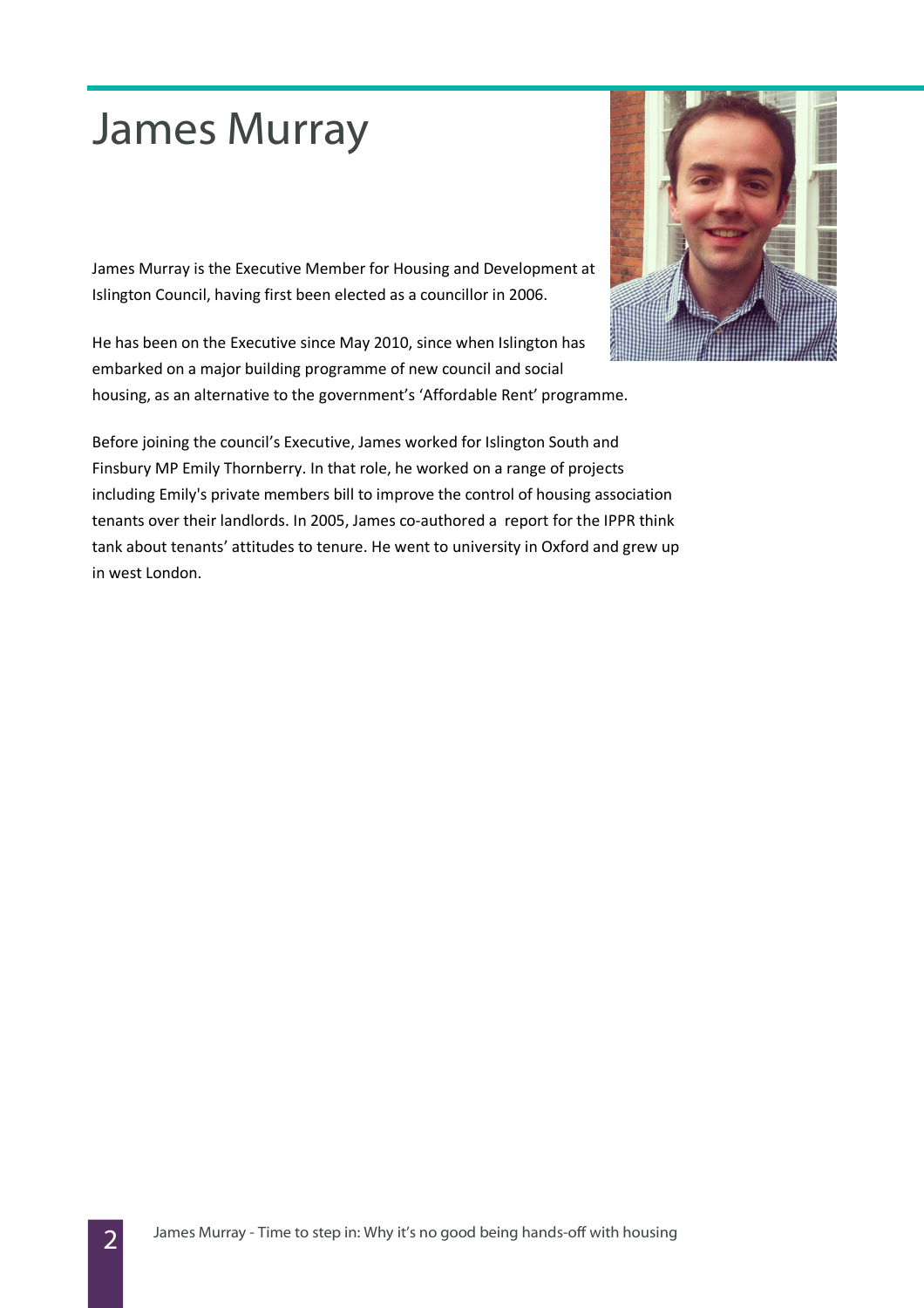#### Executive summary

People on the left and right broadly agree we need more homes. But consensus quickly breaks down when we consider how we get the homes built – and crucially what kind of homes we build and where.

The current Government favours a hands-off approach: if only supply could rise unfettered, they believe the market would resolve problems of scarcity and affordability. They favour more private home-building in a freer market – thus their policies allowing 'affordable rents' at near-market levels, letting developers build with no affordable housing, and dismissing any private rent regulation.

This paper argues instead that the market will fail to meet our housing challenges: the government must step in to ensure we build enough new homes, of the right sort, in the right places. We must confront the government's stance, as the historic record shows that private house-building alone will not produce enough new homes, and furthermore a market free-for-all will not solve the country's complex housing crisis.

It is only in recent years that government responsibility for building homes has been challenged – it had been a core part of social policy for most of 20th century Britain. This reflected the understanding that beyond a purely economic model of housing supply, government needs to step in to make sure people in different parts of the country have access to decent, secure, and affordable homes.

To face our current housing crisis, the state must step in. The left must argue for investment in social housing across the country – ensuring that people on low incomes are not forced to areas far from jobs and transport. A mix of housing is essential for social and economic success, and helps avoid the financial and societal consequences of segregation.

A progressive response is needed by those households, increasingly families, who are facing insecurity and rising rents in the private sector. Especially in areas where rents are rising fastest, renters need protection from being forced out or expected to spend ever more of their income on rent. The predominant belief must be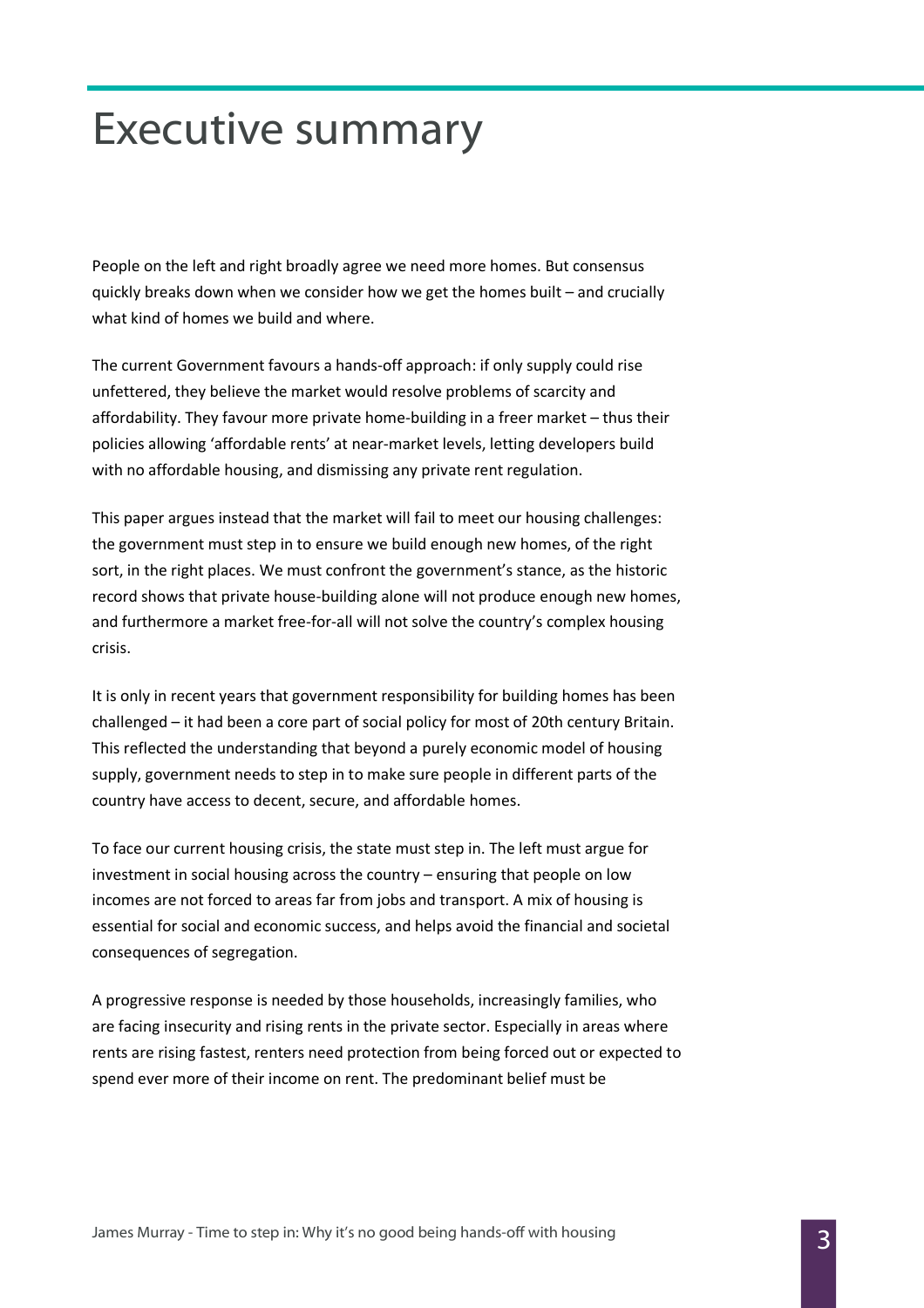challenged that greater regulation of the private rented sector will hamper supply, as this ignores international comparisons with countries like Germany where a large and decent private-rented sector is balanced with limits on rent increases and longterm stability for tenants.

The problems faced by those trying to buy a home will also not be solved quickly or effectively by relying on the free market. Government intervention in the housing and financial markets is needed to help people facing the gulf between earnings and house prices, and difficulties getting mortgages or deposits that are often insurmountable.

The government's vision of a hands-off free-for-all will not solve our country's housing problems. Our housing crisis calls on us to step in.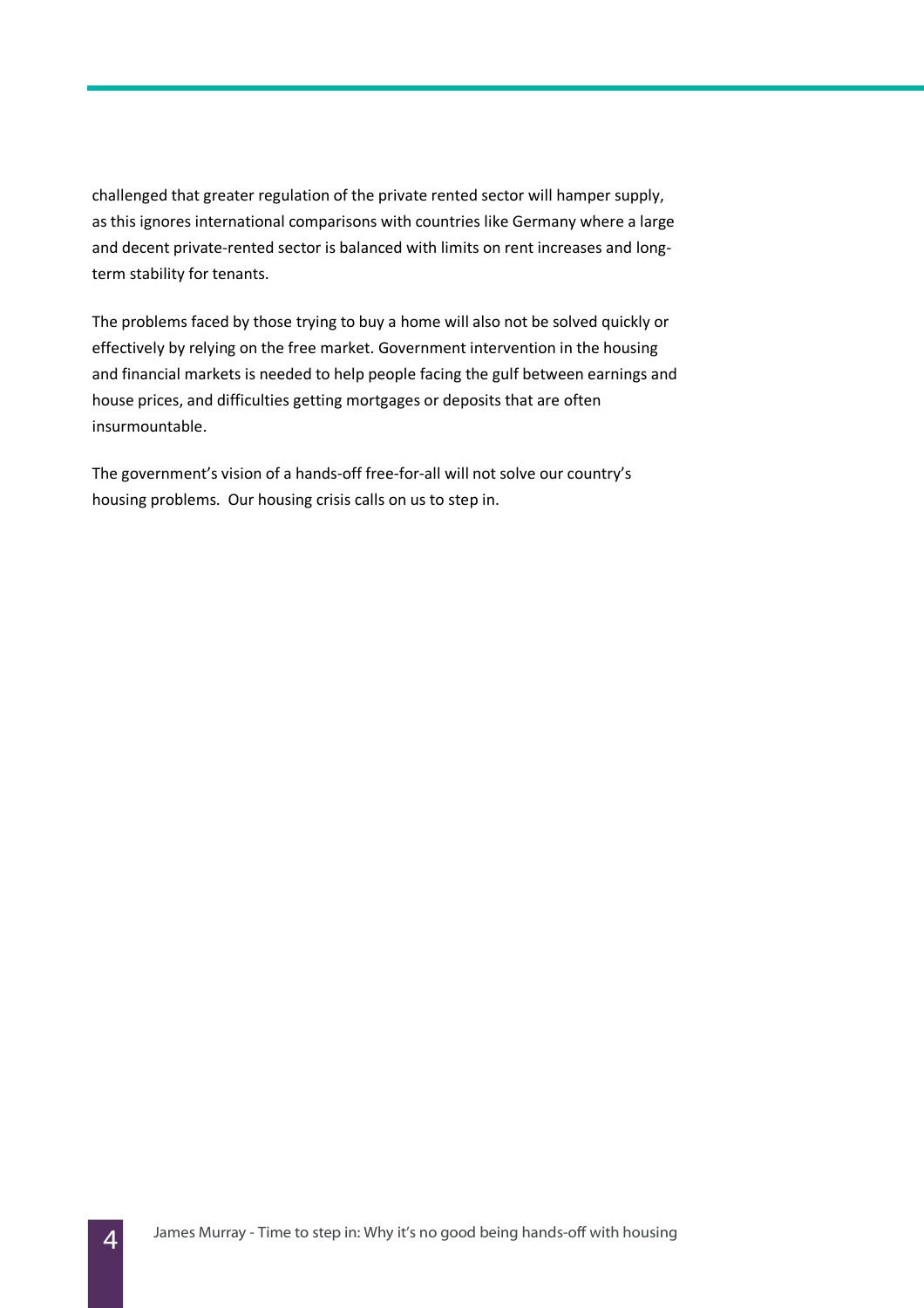### Not enough homes

"The core housing challenge we face is supply" $\overline{a}$ , according to the Mayor of London's Housing Deputy. This argument is broadly accepted by people on the left and the right across the country, with a consensus that Britain needs more homes. But the consensus quickly breaks down when we consider how we get the homes built – and crucially what kind of homes we build and where.

Government ministers and the Mayor of London are focusing, with increasing urgency, on increasing supply at any cost. Behind their approach is a belief that if only supply were allowed to rise unencumbered, the market would resolve issues of scarcity and affordability. Although some initiatives have been floated to tackle access to housing, these are tacked on to a free market solution at the centre of current Conservative thought.

On this basis, we have seen public investment in new affordable homes cut, with new homes instead funded through higher 'affordable rents' at near-market levels. We have seen planning rules weakened, so that developers can ignore affordable housing requirements if they build their promised numbers. And we see a dogged aversion to firmer regulation of rent levels or greater security of tenure in the private rented sector, for fear of this hampering supply.

This shows a clear belief in the market provision of homes at market cost – with state support limited largely to housing benefit payments. This approach takes as gospel that a free market is the best way of achieving a greater housing supply, and that increasing the supply of any sort of homes is the best way of solving the country's housing crisis. But this logic is deeply flawed.

For starters, the housing market is dysfunctional, riddled with problems that prevent it from operating. But more than this, the focus on supply at any cost ignores the complexities of people's housing needs and how to meet them. As a recent consultant's report for Shelter spelt out, "the supply of housing is considerably more complex than the number of units of housing supply"².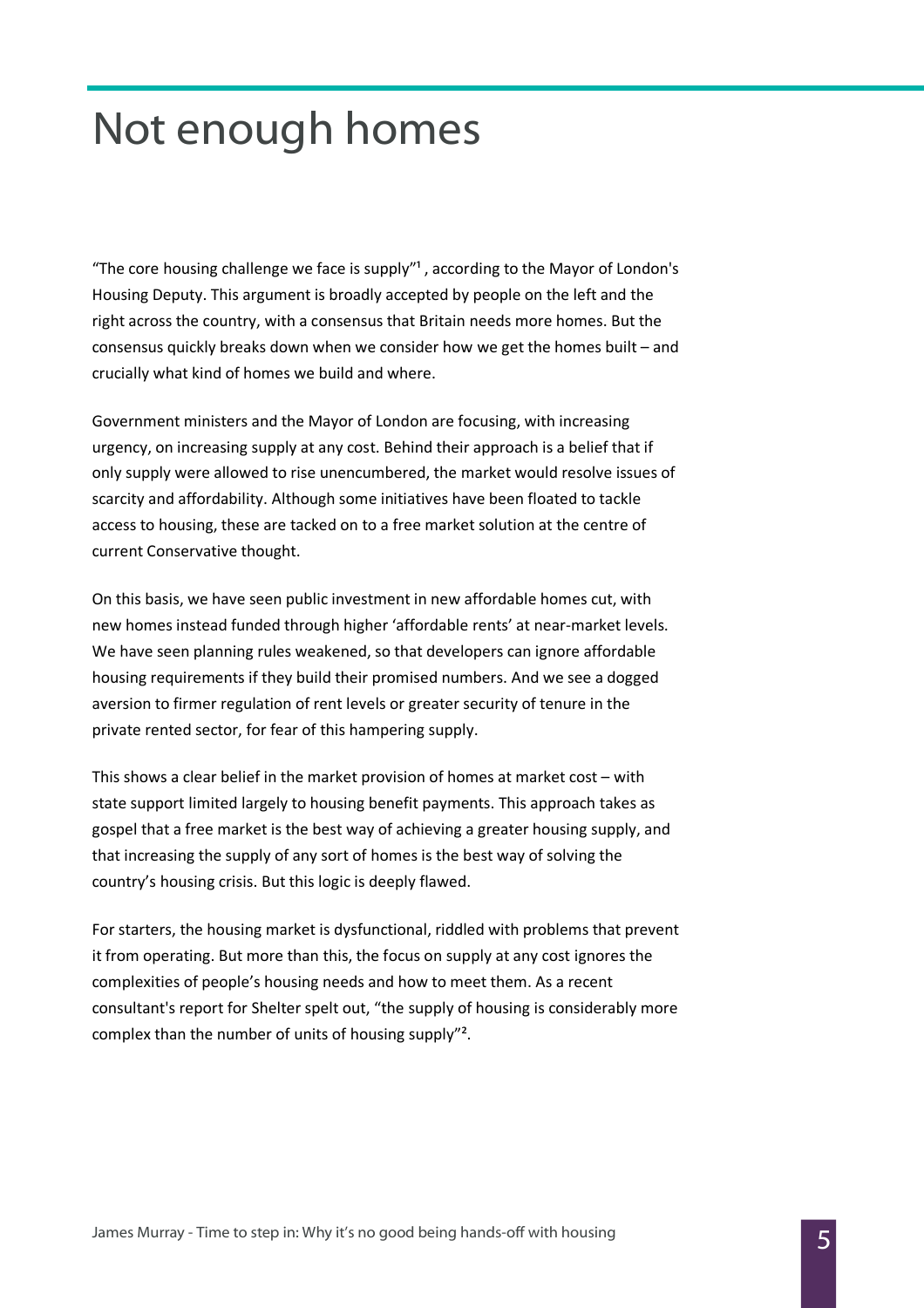Our approach to housing policy must consider the social consequences of what homes we build. We are well aware of the costs to society of inadequate housing, and so if we are to make sure that people with different means and different needs have a chance at finding a home in different parts of the country, it matters what kind of homes we build and where. This is a challenge that certainly will not be met by a hands-off approach.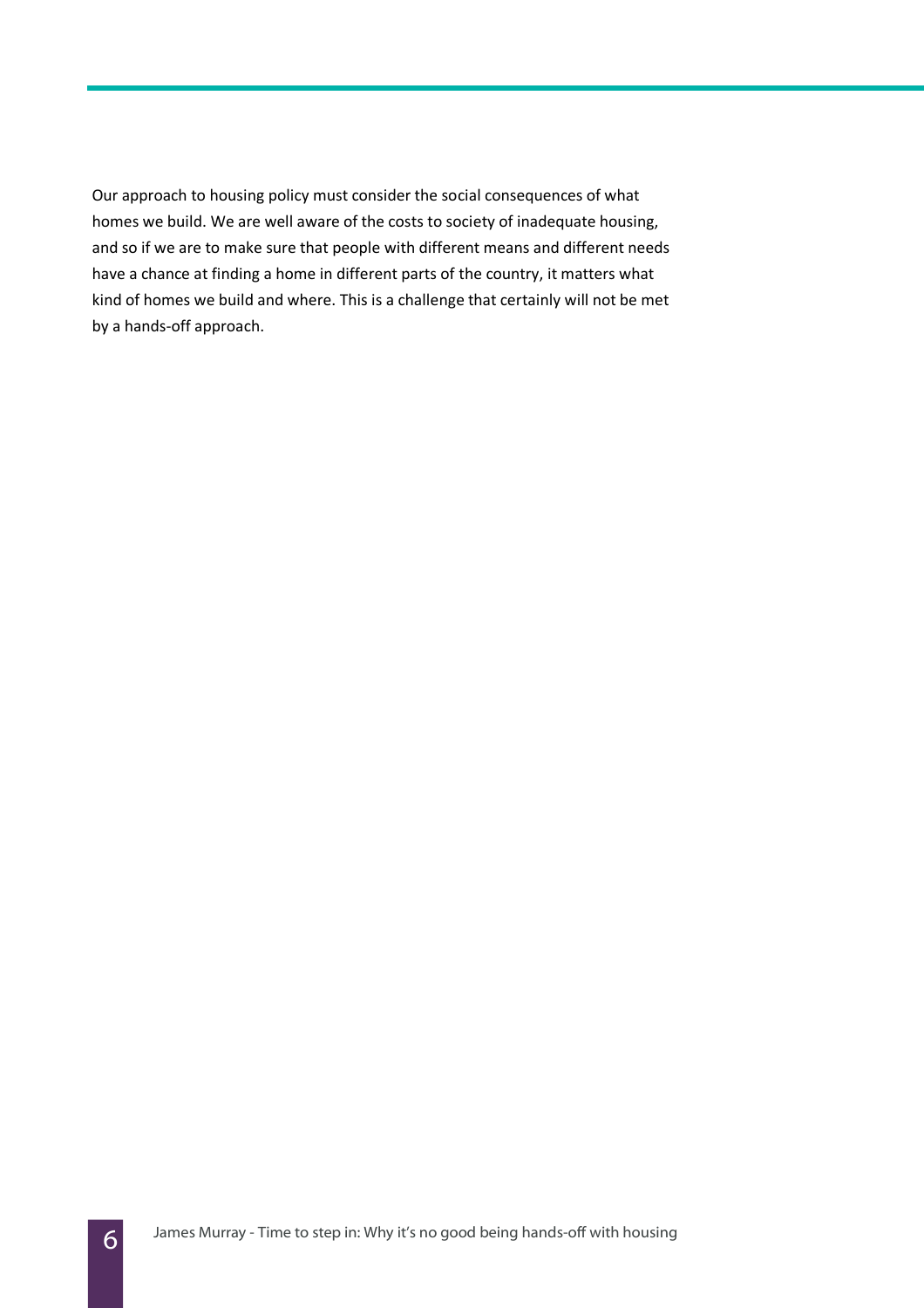# Market failure in housing

Our current concern over the shortage of housing in the UK is not new. This shortage has been seen as the dominant housing problem in the UK for most of the past century<sup>3</sup>. And for most of the past century, governments of both the left and right have stepped in to build the homes we need as a core part of social policy.

Toward the end of the 19th century, the failings of a free market approach to housing had become evident. The squalor and disease associated with inadequate housing in an industrialised Britain meant the government had to act. In successive decades we saw slum clearance and home-building programmes as national policies to raise the supply of good quality homes. It has only been over the last thirty years that the central role of national and local government in building homes has been challenged.

Building homes was not the centrepiece of 1980s housing policy – the focus of the right-to-buy was changing people's tenure. There began a shift toward a greater reliance on private home-builders to provide new homes; government investment in new housing was cut, with the state's role focused more narrowly on making housing benefit payments.

The near-disappearance of new-build council housing over this period largely explains the substantial fall in overall home-building. With the number of homes built by private house-builders having been surprisingly consistent since the war, neither they nor housing associations have been able to fill the gap left by the retreat of councils from new building projects.

And we now have a government who believes an even greater reliance on private home-building in as free a market as possible is the solution to our housing problems. Even before we address issues of affordability and meeting housing needs, it is clear that such an approach ignores the historic record of endemic market failure.

Indeed, a research paper for the former Mayor of London points out that problems such as the slow delivery of new supply and its unresponsiveness to demand means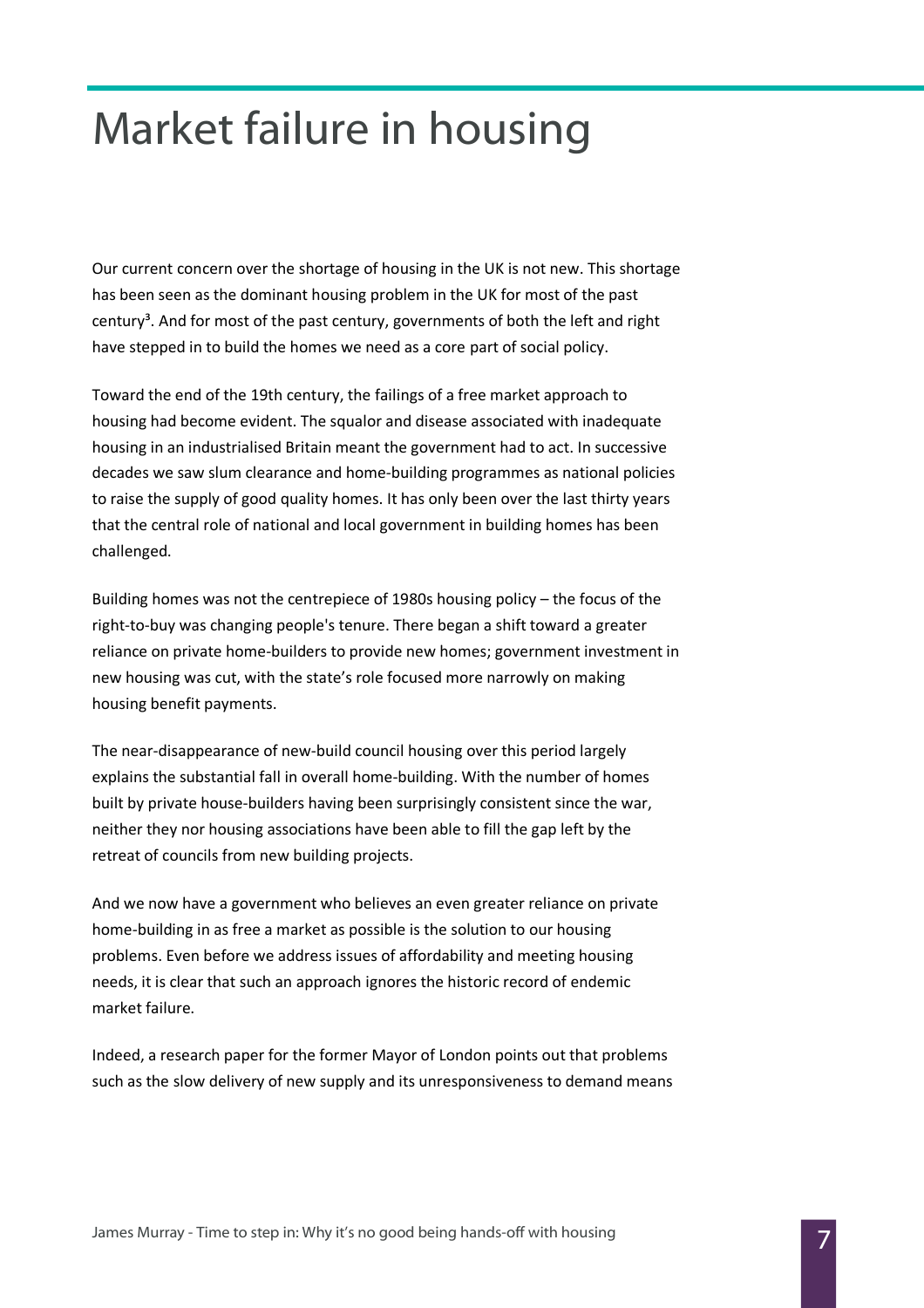the housing market is "so complex that the concept of the market clearing, a situation where supply and demand find a balanced equilibrium position, can seem absurd" $4$ . The paper suggests a range of reasons for market failure  $-$  for instance, the UK housing market may be predisposed to under-supply as small building firms, keen not to overstretch themselves on speculative projects, act more conservatively by favouring the less-risky position of under-supply.

It is clear that the housing market faces difficulties providing the investment needed to build new homes. As Richard Rogers wrote recently, the government's attack on the planning system ignores the glaring lack of investment in new housing: "The problems are financial. From institutional investors, to grants for social housing, to mortgages for first-time buyers, the funding that fuels construction has dried up. Our problem is not too much planning; it is not enough investment."<sup>5</sup>

The effect of funding drying up is stark in the construction of social housing, with many housing associations having already scaled back their building plans following the Comprehensive Spending Review's dramatic reduction in grant for new affordable homes. And the private sector is not picking up the slack – as the Council of Mortgage Lenders have said, despite recent government announcements "the underlying issues affecting funding and supply of housing finance markets clearly remain"⁶.

We are therefore faced with the problems not only of growing waiting lists for social housing, but also first-time buyers unable to access homeownership, and families being stuck long-term in expensive private rented accommodation with no security of tenure. A response that relies on free-market alone to supply new housing will not build the number or the sort of homes we need to address these problems.

As Peter Shapely of Bangor University argues: "just as housing reformers of the late 1800s recognised that central and local government were the only agents capable of easing the problems of slum housing and high prices, so today's commentators argue that the current situation demands government action…. An unregulated market with no government interference will surely exacerbate the problems."<sup>7</sup>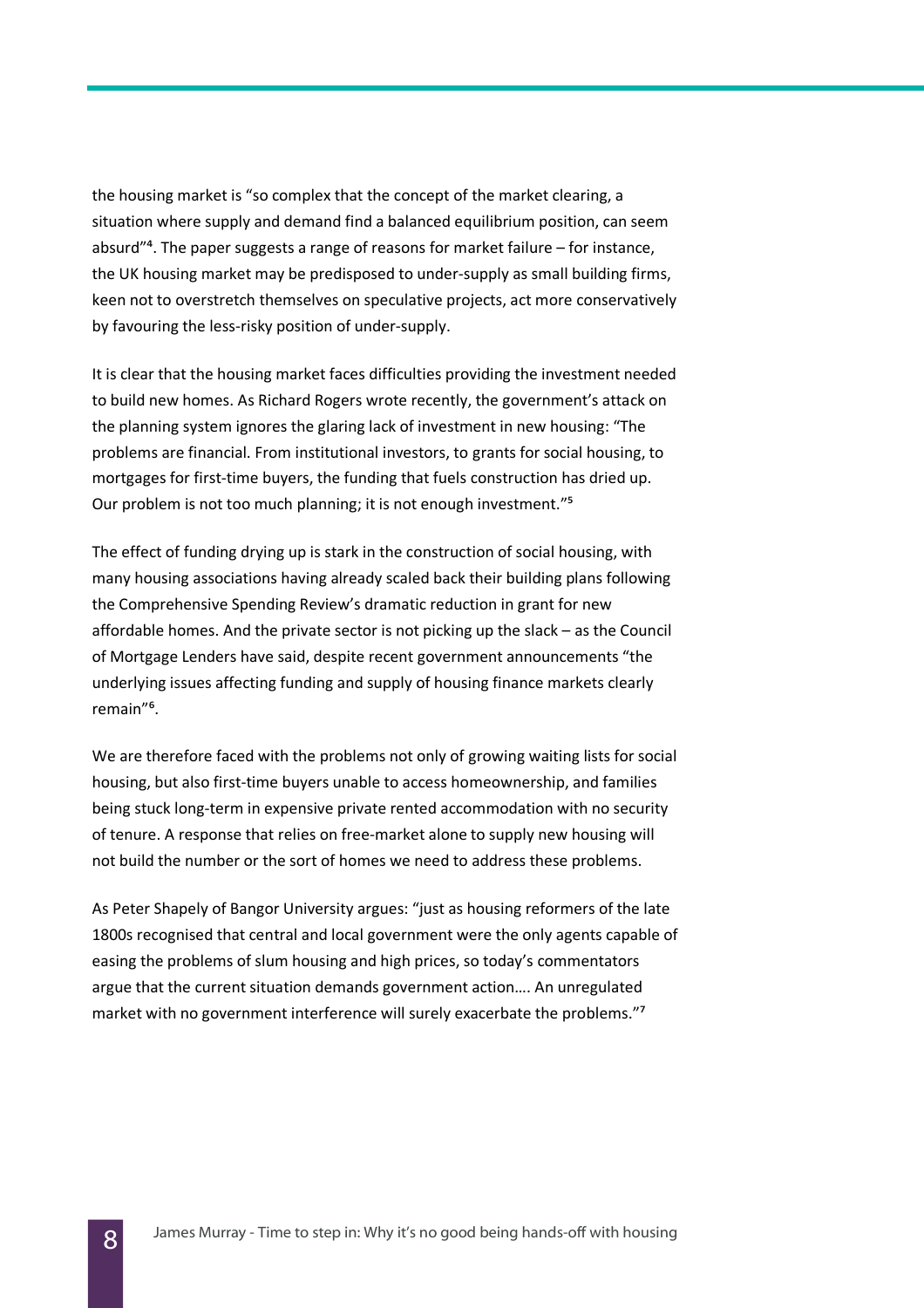# Government responsibility for housing

The current Government believes that "light-touch policies will enable developers to increase supply" - as the Building and Social Housing Foundation put it in a recent paper<sup>8</sup>. In that paper, the authors argue that such an approach will fail not only because the market will not respond, and because of underlying economic issues, but also because it will not "deliver new housing on a sufficient scale in the right locations."

As this suggests, it is not just that the housing market functions poorly, and that the government's hands-off approach will fail to increase supply enough. More than this, a bare focus on the number of new homes without regard for their affordability and location risks obscuring a large part of the reason for having housing policy.

Housing policy should aim to offer people a decent, secure, and affordable home. The free market may provide this for people with wealth, but it will not help us meet the wider needs of local communities across the country.

To help meet these needs, social housing plays a vital role. As well as housing people who are vulnerable, it offers low-income families security and prevents segregation which would be bad for the whole of society.

Take the case of a young mother in my borough who, earlier this year, was living in Finsbury Park and working part-time in an Oxford Street department store a few miles away. She had not been able to get a home for social rent – and so with her job paying around the minimum wage, she could get by as long as she got housing benefit toward her private rent and lived a single bus ride from work. Following the government's housing benefit caps, however, she faced a rent shortfall and eviction, meaning she would have to move much further out of London and therefore lose her job.

Our big cities like London need a mix of housing in different areas to work socially and economically, avoiding low-income households being forced to the edge of town where there are no jobs and poor transport. The best solution to this is to invest in social housing alongside privately-built homes, rather than letting the benefits bill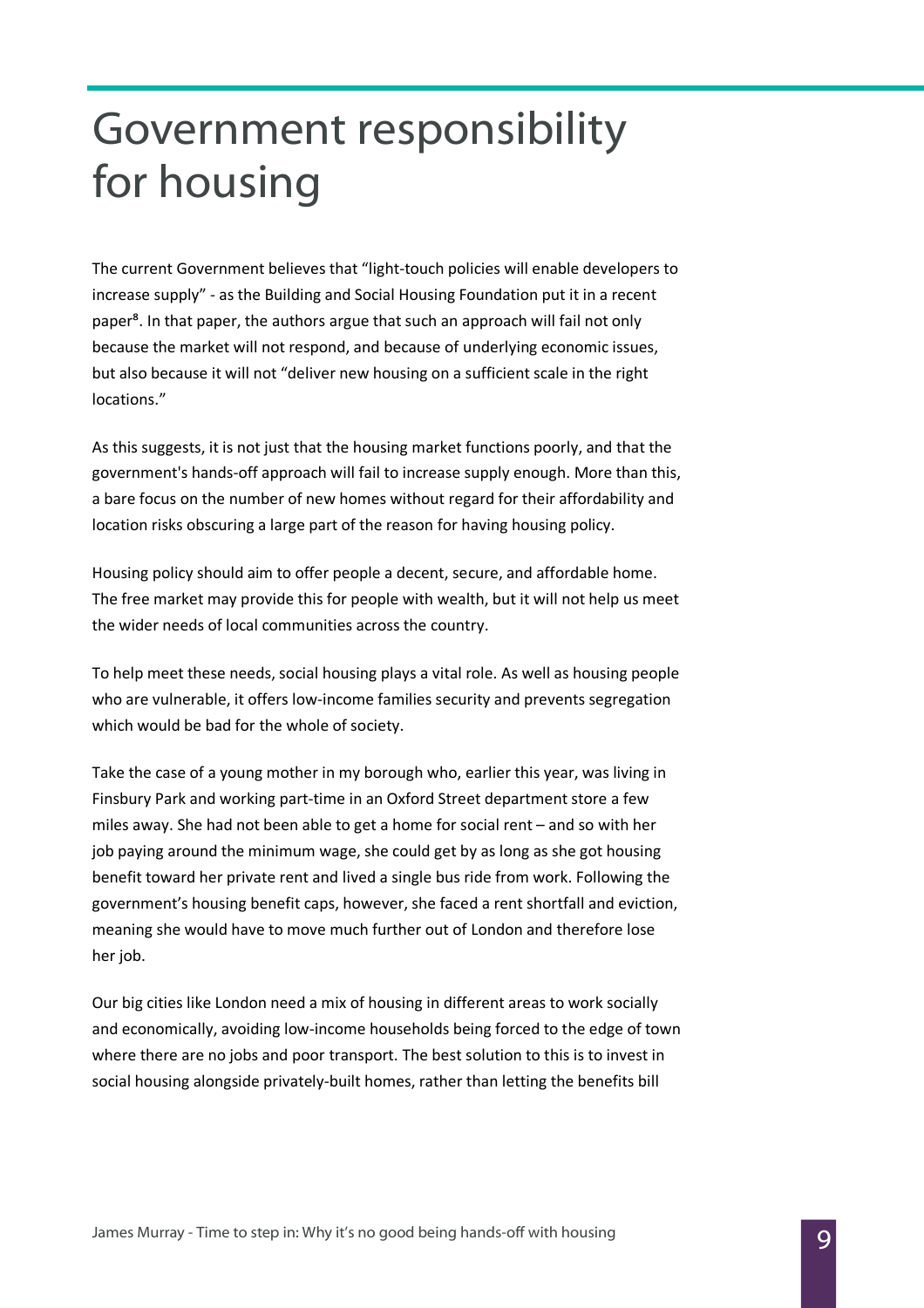drift up as we subsidise private rents. The current government spends twenty times more on housing benefit than it invests in new affordable housing; this annual benefit bill of more than £20bn could be reduced by investing far more in the bricksand-mortar of new social housing.

We can look to New Zealand to reinforce the dangers of shifting away from investment in new housing toward benefit payments alone – when this happened there in the 1990s, it "increased social polarisation and overcrowding, as market forces drove poor households into low-quality private rented homes in cheaper areas"<sup>9</sup>, and as a result the country has now returned to capital investment in housing.

By avoiding such segregation, we can reduce the long-term costs of a less equal society – costs that can be measured financially, and also in terms of the negative impact for everyone of a more unequal society, as Professors Richard Wilkinson and Kate Pickett have argued<sup>10</sup>.

Of course we are also risking segregation and greater inequality thanks to the increasing private rents in many areas. In those places with the greatest rises, private renters – both those receiving benefits and those not – are being forced out of their homes. If they can arrange to stay, they are asked to put up with rents taking up more and more of their income in the hope that this will act as a 'market signal' for more housing to be built.

In the capital, more than half of Londoners are now paying more than half their salaries in rent<sup>11</sup>. Last year rents in inner London went up by 7.4%, whilst the average London wage for nurses and teachers went down by 1%, and police officers down by 2%<sup>12</sup>. It's not good for renters, and it's not good for the economy either.

In the UK we are an outlier in our aversion to greater regulation for private renters. It is perhaps our country's experience with a very tough system of rent control in the 20th century that has made people shy away from modern models of rent regulation. Countries like Germany and France, and to a degree U.S. cities like New York, limit increases in rent by linking them to measures such as inflation or interest rates, whilst offering longer security of tenure. The argument that this rent regulation reduces the size of the sector and discourages investment is not borne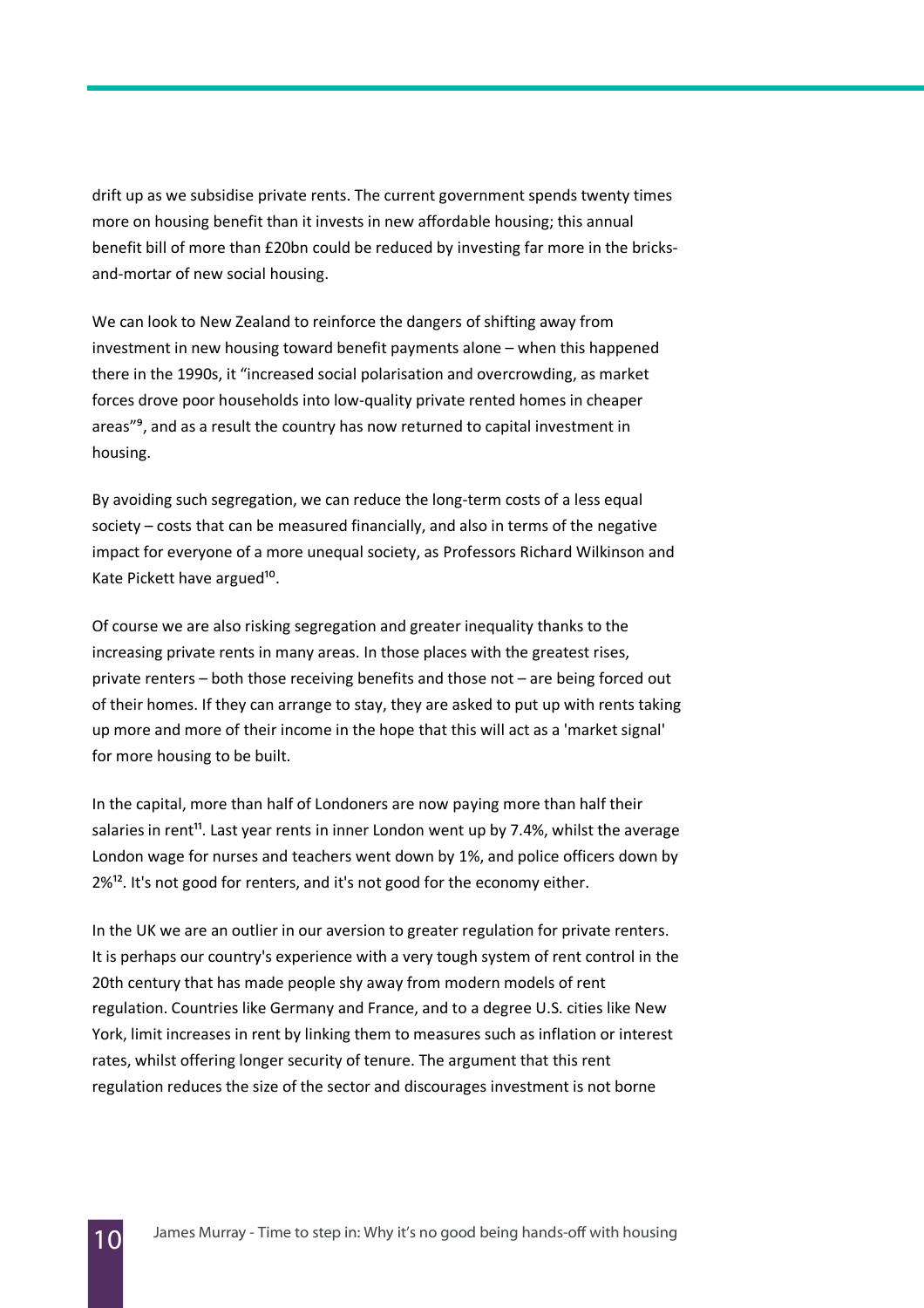out by these international comparisons – Germany in particular balances a large and decent private sector with limits on rent increases and long term stability for tenants<sup>13</sup>.

The pressure on the private rented sector in the UK, particularly the increase in those renting long-term, is of course linked to problems faced by those trying to buy a home. With a wide gulf between house prices and earnings, and mortgage-lenders requiring hefty deposits, the owner-occupation market and associated financial markets are failing us too, with first-time buyers in particular needing help.

Whilst being wary of focusing too heavily on London, the example of inner-London is particularly strong in explaining why government must have a responsibility for what kind of homes are built. In the capital, the need for housing is unlikely ever to be met – to talk of letting supply rise to meet demand is not meaningful – and so it matters what homes we build, where they are built, and how we keep them affordable.

The pressures on housing will vary in different parts of the country, but with a growing number of people facing difficulty getting a decent, secure, and affordable home, we need a radical response. New homes need to be built to help those on a range of incomes rent somewhere in the social or private sector, and those who want to buy need a better deal.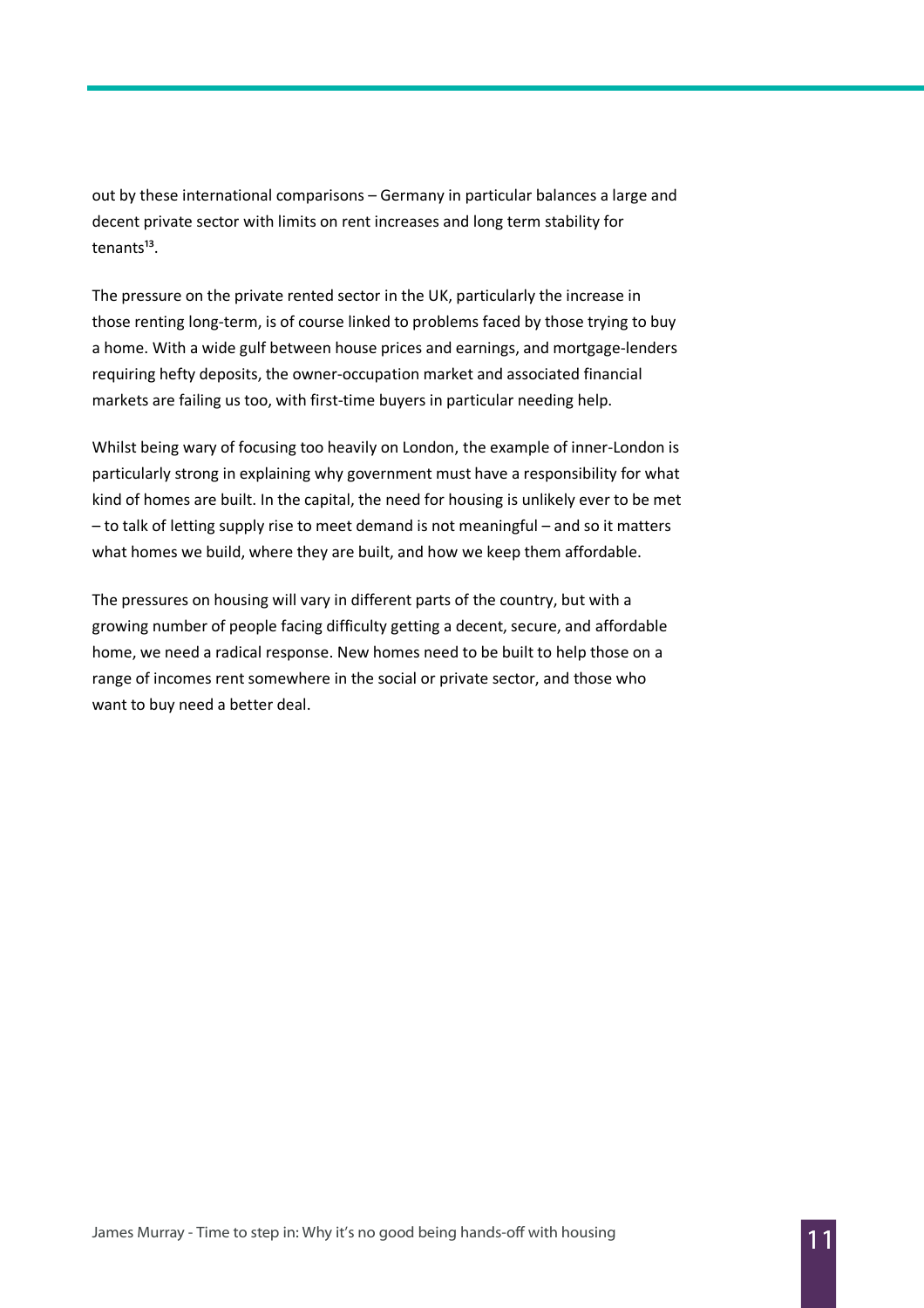#### Time to step in

There is a pace gathering behind a housing policy that involves the government taking action. A recently published report by the Housing Voice campaign argued a central proposition that "the government needs to take greater responsibility for supply and do more to support those whose needs are not being met by the market"<sup>14</sup>

With needs and desires being so complex and varied as they are in housing, there is of course no single solution. There are different needs, and therefore different solutions, for every local area. Some areas will need more of a particular sort of housing than others, and most will need a mix. But it is clear that the market cannot sort this out.

A comprehensive response means investing in new social housing, with councils – who in many places are landlords with huge stocks – helping to solve the crisis. Investing in new social housing, rather than spending on benefits to subsidise private rents, would help raise the number of new homes, of the sort we need in the places we need them. Regulating the private rental market should play a role in any solution, whilst potential homebuyers could be helped through financial regulation, and by looking at new solutions like cooperative models of ownership.

I am not offering here a definitive list of the action we should take, but with these suggestions I make the case that we move beyond a pure economic model of housing supply and be prepared to act radically to intervene and make housing work for people across our country.

We cannot step back and hope in vain that the housing market will right itself. If we want to build more homes, and to have the right homes in the right places, it is time to step in.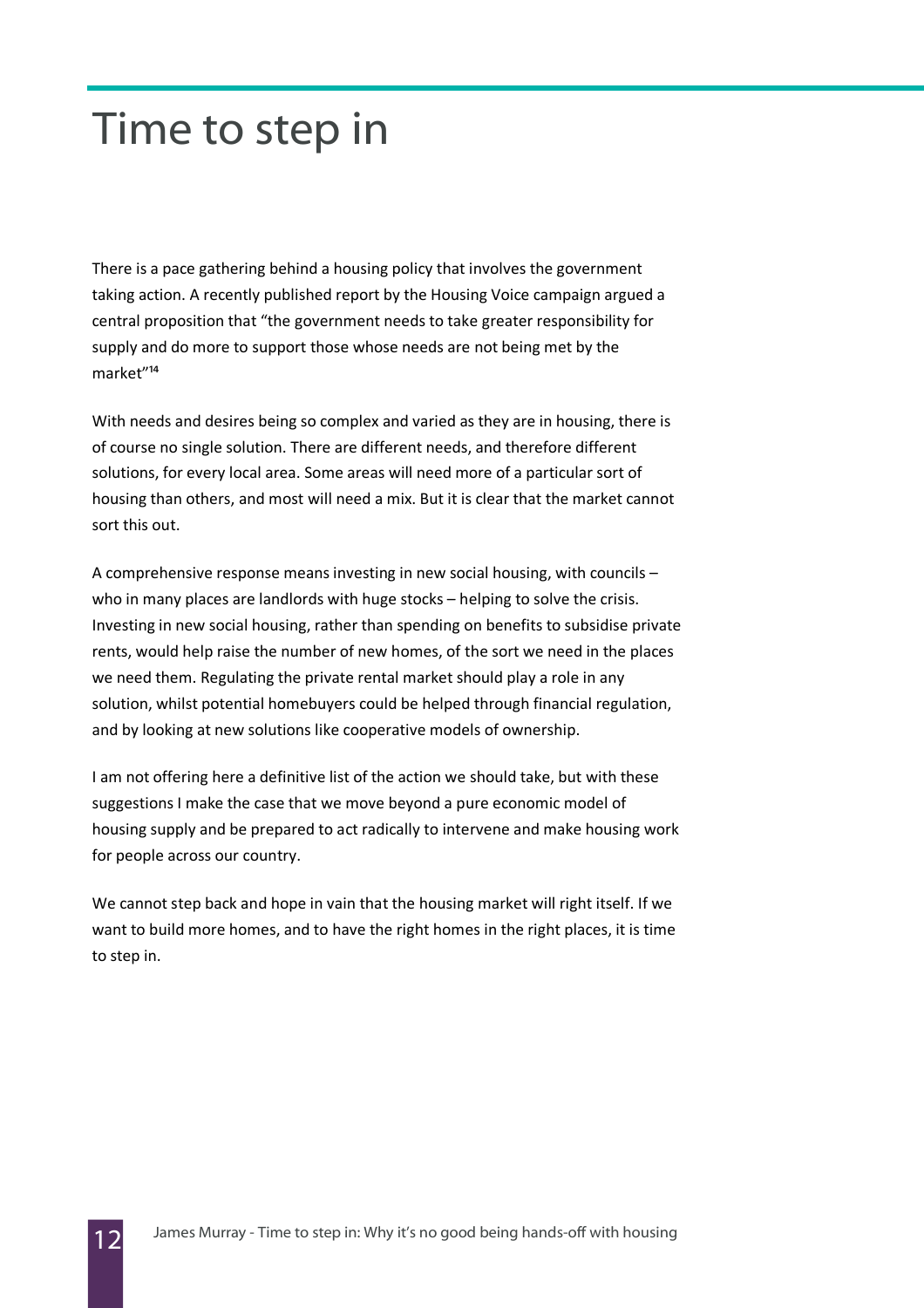#### **Notes**

<sup>1</sup> Richard Blakeway, Guardian Housing Network, September 1, 2011

- <sup>2</sup> 'Understanding Supply Constraints in the Housing Market', FTI Consulting report for Shelter, July 2012
- <sup>3</sup> 'The Economics of Social Problems', Le Grand, Propper and Robinson, 1992
- ⁴ 'Market failure and the London housing market', GLA Economics, May 2003
- ⁵ Financial Times, September 10, 2012
- ⁶ Mortgage analysis: Recovery hampered by lack of mortgage finance, Money Marketing, September 13, 2012
- ⁷ BBC History Magazine, April 2008
- ⁸ 'More Homes And Better Places', Building and Social Housing Foundation, September 2011
- ⁹ Toby Lloyd (Navigant), Inside Housing, Letters, May 22, 2009
- <sup>10</sup> 'The Spirit Level', Richard Wilkinson and Kate Pickett, 2010
- <sup>11</sup> 'Private Rent Watch Report One', Shelter, October, 2011
- <sup>12</sup> 'London Rent Watch', Shelter, March, 2012
- <sup>13</sup> 'Re-thinking the private rented sector', this author, Guardian Housing Network, November 14, 2011
- <sup>14</sup> 'To Have, or Not To Have?', Housing Voice, September 12, 2012